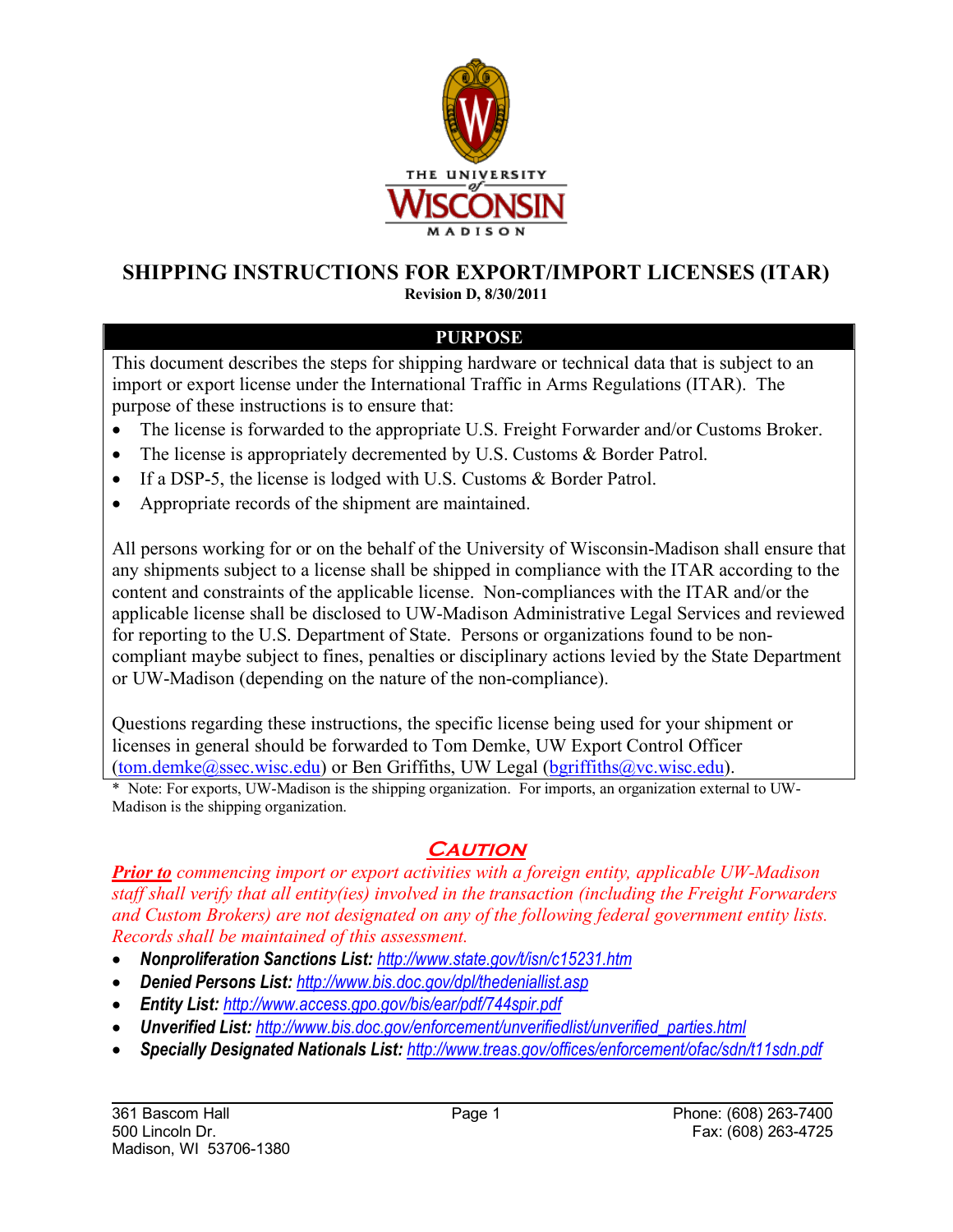| Owner             | <b>Task</b>                                                                                                                                                                                                                                                                                                                                                                                                      |
|-------------------|------------------------------------------------------------------------------------------------------------------------------------------------------------------------------------------------------------------------------------------------------------------------------------------------------------------------------------------------------------------------------------------------------------------|
|                   | DSP-61 - Temporary Import Instructions                                                                                                                                                                                                                                                                                                                                                                           |
| <b>UW-Madison</b> | <b>Temporary Import Preparation</b><br>1) E-mail instructions to the foreign entity shipping hardware to UW to prepare their                                                                                                                                                                                                                                                                                     |
|                   | shipping paperwork and to provide draft copies to UW for review prior to the goods<br>leaving the foreign country.                                                                                                                                                                                                                                                                                               |
|                   | a) UW must provide to the foreign entity a description of the hardware, quantity,<br>values, US Customs Broker, freight forwarder and the address at the UW to<br>where the shipment will be delivered. This is to ensure the foreign entity's<br>paperwork is completed correctly. All this information should come directly from<br>the DSP-61 Temporary Import License.                                       |
|                   | b) A copy of the license can be provided to the foreign party as long as our<br>PM/DDTC Code is removed (white out) from the DSP-61.                                                                                                                                                                                                                                                                             |
|                   | Require the foreign entity to provide UW with an estimated ship date.<br>2)                                                                                                                                                                                                                                                                                                                                      |
|                   | 3) UW must review all import paperwork to ensure the information matches what is on<br>the DSP-61. If the information is identical, the import of the hardware will clear<br>through Customs correctly.                                                                                                                                                                                                          |
|                   | E-mail the electronic copy of the license to the UW Customs Broker (designated in the<br>4)<br>license) who will be handling the import of the shipment. This license, once printed off<br>by the Customs Broker, will then become the original license.                                                                                                                                                         |
|                   | a) The license should be provided to the Customs Broker at least 3 days prior to<br>shipment.                                                                                                                                                                                                                                                                                                                    |
|                   | b) When the hardware arrives in the US, the carrier will notify the Customs Broker of<br>the delivery of goods at the port of entry.                                                                                                                                                                                                                                                                             |
|                   | The Customs Broker will hand carry the DSP-61 to Customs and will ensure that<br>C)<br>the decrementation is done by Customs correctly. This process of decrementing<br>the import on the license needs to occur when the hardware arrives at the port of<br>entry.                                                                                                                                              |
|                   | The DSP-61 is then provided back to the Customs Broker. The Custom Broker<br>d)<br>must review the decrementations to ensure that the Customs Agent recorded the<br>shipment (qty, name, value, date) correctly on the DSP-61. This is critical<br>because if the decrementations are done incorrectly, there will be problems when<br>the hardware will be returned back to the foreign party using the DSP-61. |
|                   | The DSP-61 should then be returned to the UW for recordkeeping. UW will retain<br>e).<br>the DSP-61 on file until it is time to export the hardware back to the foreign entity.                                                                                                                                                                                                                                  |
|                   | Note: The shipment may be the entirety or a subset of items listed on the license.                                                                                                                                                                                                                                                                                                                               |
|                   | Applicable UW-Madison staff shall coordinate all shipments involving a license.<br>5)<br>Shipments shall not be coordinated by a 3 <sup>rd</sup> party without UW-Madison participation.                                                                                                                                                                                                                         |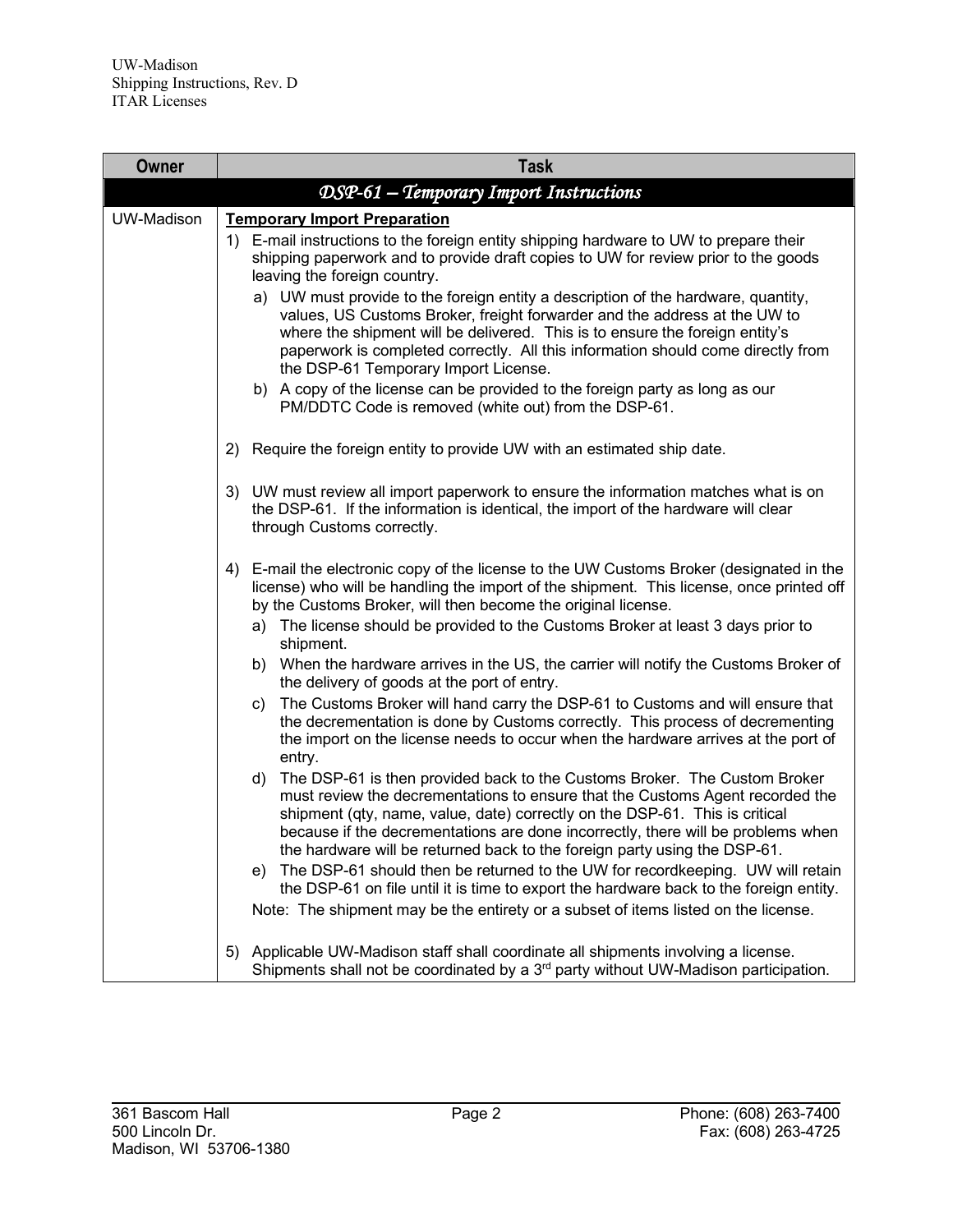| Owner                                    | <b>Task</b>                                                                                                                                                                                                                                                                                                                                                                                                                                                                                                                |
|------------------------------------------|----------------------------------------------------------------------------------------------------------------------------------------------------------------------------------------------------------------------------------------------------------------------------------------------------------------------------------------------------------------------------------------------------------------------------------------------------------------------------------------------------------------------------|
|                                          | DSP-61 - Temporary Import Instructions                                                                                                                                                                                                                                                                                                                                                                                                                                                                                     |
| Shipping<br>Organization<br>(consignor)* | <b>Temporary Import</b><br>Reference the license # on the Commercial Invoice (or similar document), airway bill<br>6)<br>and packing list.<br>Ship only:<br>7)<br>a) Items described in the license. Do not exceed the maximum quantities or values.<br>b) To the destination listed on the license.<br>c) Via the freight forwarders and brokers (consignees) identified on the license.<br>Note: The items, destination, freight forwarders and brokers shall be identified by the<br>UW-Madison as described in Step 1. |
|                                          | Package and label the item per standard shipping requirements applicable to the<br>8)<br>commodity being shipped.                                                                                                                                                                                                                                                                                                                                                                                                          |
| UW-Madison                               | <b>Temporary Import Verification</b>                                                                                                                                                                                                                                                                                                                                                                                                                                                                                       |
|                                          | 9) Verify the shipment:                                                                                                                                                                                                                                                                                                                                                                                                                                                                                                    |
|                                          | a) Have the Customs Broker forward the original license decremented by a U.S.<br>Customs and Border Protection (CBP) agent to applicable UW staff.                                                                                                                                                                                                                                                                                                                                                                         |
|                                          | b) Verify the decrementation information is correct.                                                                                                                                                                                                                                                                                                                                                                                                                                                                       |
|                                          | The items imported match the items listed in the license.<br>1.                                                                                                                                                                                                                                                                                                                                                                                                                                                            |
|                                          | The decrementation information matches the items received.<br>2.                                                                                                                                                                                                                                                                                                                                                                                                                                                           |
|                                          | 3. The values ascribed to the items received are correct.                                                                                                                                                                                                                                                                                                                                                                                                                                                                  |
|                                          | 10) Records:<br>The original decremented license, and copies of all paperwork and<br>a)                                                                                                                                                                                                                                                                                                                                                                                                                                    |
|                                          | communications regarding this shipment shall be maintained in the shipping<br>organization's shipping file with copies of the records forwarded to the<br>organizational point-of-contact for export control.                                                                                                                                                                                                                                                                                                              |
|                                          | b) Send a copy of the decremented license to the UW Export Control Officer.                                                                                                                                                                                                                                                                                                                                                                                                                                                |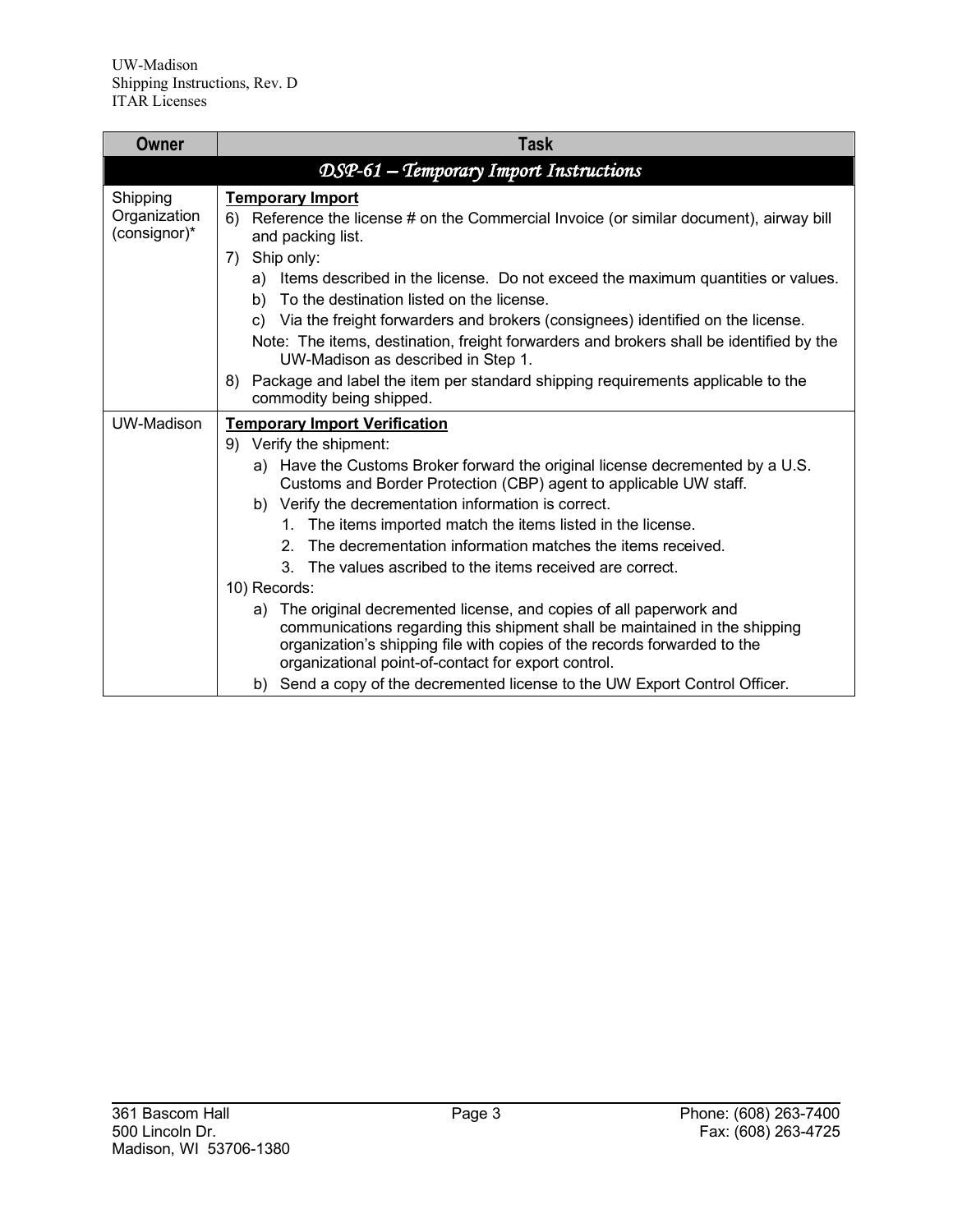| Owner                            | <b>Task</b>                                                                                                                                                                                                                                                                                                                                                                                                                                                                                                      |
|----------------------------------|------------------------------------------------------------------------------------------------------------------------------------------------------------------------------------------------------------------------------------------------------------------------------------------------------------------------------------------------------------------------------------------------------------------------------------------------------------------------------------------------------------------|
|                                  | DSP-61 – Return of Hardware Pursuant to a Temporary Import License                                                                                                                                                                                                                                                                                                                                                                                                                                               |
| <b>UW-Madison</b>                | <b>Export Preparation</b><br>1) To export hardware per a DSP-61, overnight the original decremented license to the<br>Freight Forwarder/Customs Broker (designated in the license) who will be handling<br>the export of the shipment.<br>a) This activity should be completed 3 days prior to the hardware being shipped from<br>UW-Madison.<br>Note: The shipment may be the entirety or a subset of items listed on the license.                                                                              |
|                                  | Applicable UW-Madison staff shall coordinate all shipments involving a license.<br>2)                                                                                                                                                                                                                                                                                                                                                                                                                            |
| Shipping<br>Organization<br>(UW- | <b>Export</b><br>3) Reference the license # on the Commercial Invoice.                                                                                                                                                                                                                                                                                                                                                                                                                                           |
| Madison)*                        | Reference the license # and the AES/ITN number on the Air Waybill.<br>4)                                                                                                                                                                                                                                                                                                                                                                                                                                         |
|                                  | Add the required Destination Control Statement on the Commercial Invoice, Air<br>5)<br>Waybill and Packing List:                                                                                                                                                                                                                                                                                                                                                                                                 |
|                                  | WARNING: INFORMATION SUBJECT TO U.S. EXPORT CONTROL LAWS. These<br>commodities are authorized by the U.S. Government for export only to (country of ultimate<br>destination) for use by (end-user). They may not be resold, diverted, transferred,<br>transshipped, or otherwise be disposed of in any other country either in their original form or<br>after being incorporated through an intermediate process into other end-items, without the<br>prior written approval from the U.S. Department of State. |
|                                  | Note: The above statement needs to be customized for each shipment based on the country of<br>ultimate destination and who the end-user(s) is when the hardware is returned. This<br>information is obtained from the DSP-61 temporary import license.                                                                                                                                                                                                                                                           |
|                                  | 6) Ship only:<br>a) Items described in the license. Do not exceed the maximum quantities or values.<br>b) To the destination listed on the license.<br>c) Via the freight forwarders and brokers (consignees) identified on the license.                                                                                                                                                                                                                                                                         |
|                                  | Package and label the item per standard shipping requirements applicable to the<br>7)<br>commodity being shipped.                                                                                                                                                                                                                                                                                                                                                                                                |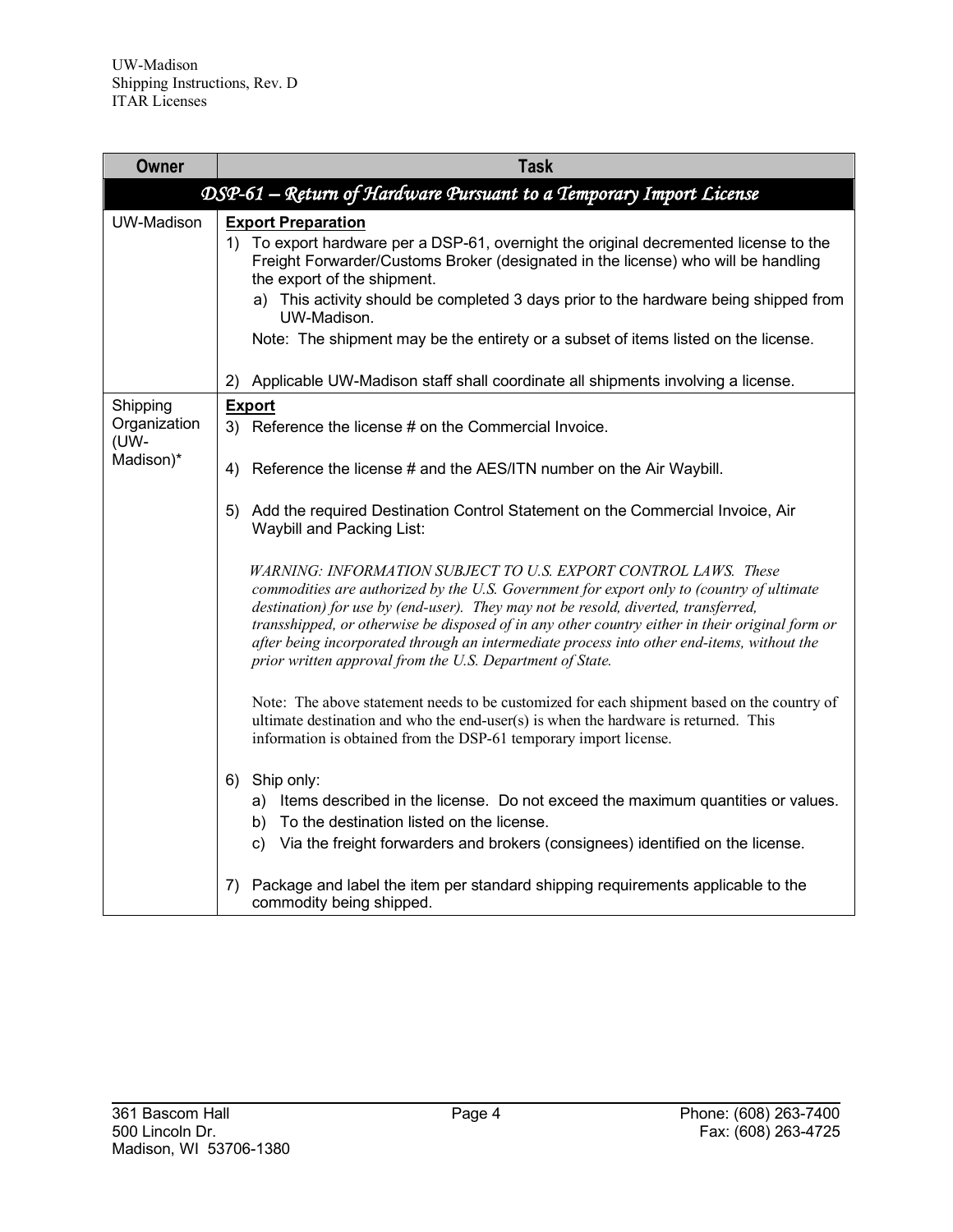| Owner      | Task                                                                                                                                                                                                                                                                                                                                                         |
|------------|--------------------------------------------------------------------------------------------------------------------------------------------------------------------------------------------------------------------------------------------------------------------------------------------------------------------------------------------------------------|
|            | DSP-61 – Return of Hardware Pursuant to a Temporary Import License                                                                                                                                                                                                                                                                                           |
| UW-Madison | <b>Export Verification</b><br>8) Verify the shipment:<br>a) Have the Customs Broker forward the original decremented license to UW staff.<br>b) Confirm the following:                                                                                                                                                                                       |
|            | The decrementation information matches the items shipped.<br>$1_{-}$<br>2. The values ascribed to the items shipped are correct.                                                                                                                                                                                                                             |
|            | Records:<br>9)                                                                                                                                                                                                                                                                                                                                               |
|            | a) Copies of all paperwork, and communications regarding this shipment shall be<br>maintained in the shipping organization's shipping file with copies of the records<br>forwarded to the organizational point-of-contact for export control. This will include<br>a "copy" of the decremented license, airway bill, commercial invoice and packing<br>list. |
|            | b) Send the original decremented license to the UW Export Control Officer.<br>Maintain records of all shipping documents for 7 years from when the license is<br>C)<br>terminated or all shipments have occurred and the license is returned to the State<br>Dept. Include a copy of the DSP-61 showing the decrementation with all records.                 |
|            | 10) Return the license:                                                                                                                                                                                                                                                                                                                                      |
|            | a) The license shall be returned to the State Dept. within 60 days of completing all<br>activities described in that license.                                                                                                                                                                                                                                |
|            | b) If you do not have the original decremented license of the DSP-61 from the<br>Customs Broker, request it from the broker.                                                                                                                                                                                                                                 |
|            | Create a cover letter and forward the original decremented license to the State<br>C)<br>Dept.                                                                                                                                                                                                                                                               |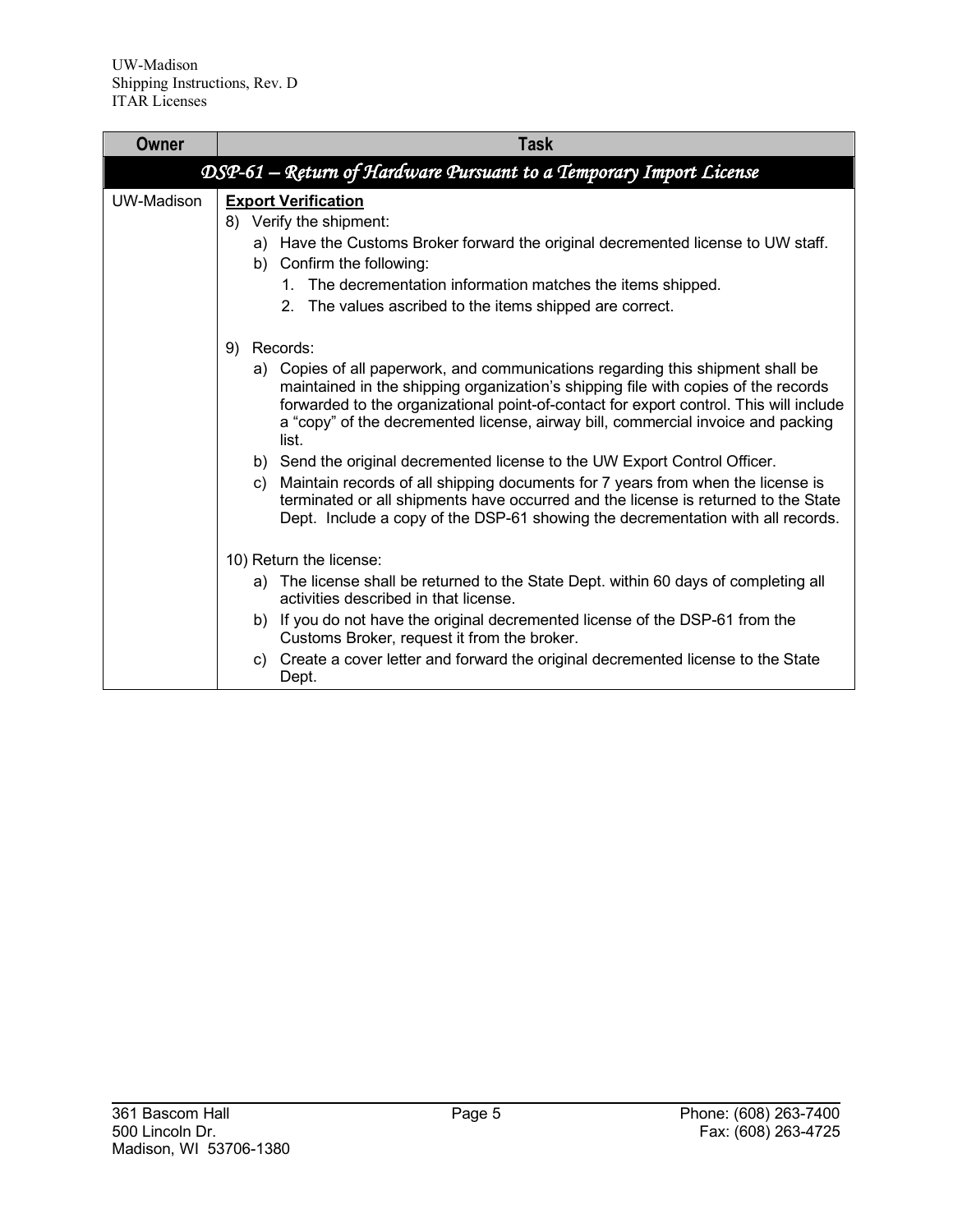| Owner                            | <b>Task</b>                                                                                                                                                                                                                                                                                                                                                                                                                                                                                                      |
|----------------------------------|------------------------------------------------------------------------------------------------------------------------------------------------------------------------------------------------------------------------------------------------------------------------------------------------------------------------------------------------------------------------------------------------------------------------------------------------------------------------------------------------------------------|
|                                  | DSP-73 - Temporary Export Instructions                                                                                                                                                                                                                                                                                                                                                                                                                                                                           |
| <b>UW-Madison</b>                | <b>Temporary Export Preparation</b><br>1) To export hardware per a DSP-73, e-mail the electronic license to the Freight<br>Forwarder/Customs Broker (designated in the license) who will be handling the export<br>of the shipment.<br>a) This activity should be completed 3 days prior to the hardware being shipped from<br>UW-Madison.<br>Note: The shipment may be the entirety or a subset of items listed on the license.                                                                                 |
|                                  | Applicable UW-Madison staff shall coordinate all shipments involving a license.<br>2)                                                                                                                                                                                                                                                                                                                                                                                                                            |
| Shipping<br>Organization<br>(UW- | <b>Temporary Export</b><br>3) Reference the license # on the Commercial Invoice.                                                                                                                                                                                                                                                                                                                                                                                                                                 |
| Madison)*                        | Reference the license # and the AES/ITN number on the Air Waybill.<br>4)                                                                                                                                                                                                                                                                                                                                                                                                                                         |
|                                  | 5)<br>Add the required Destination Control Statement on the Commercial Invoice, Air<br>Waybill and Packing List:                                                                                                                                                                                                                                                                                                                                                                                                 |
|                                  | WARNING: INFORMATION SUBJECT TO U.S. EXPORT CONTROL LAWS. These<br>commodities are authorized by the U.S. Government for export only to (country of ultimate<br>destination) for use by (end-user). They may not be resold, diverted, transferred,<br>transshipped, or otherwise be disposed of in any other country either in their original form or<br>after being incorporated through an intermediate process into other end-items, without the<br>prior written approval from the U.S. Department of State. |
|                                  | Note: The above statement needs to be customized for each shipment based on the country of<br>ultimate destination and who the end-user(s) is. This information is obtained from the DSP-73<br>temporary export license.                                                                                                                                                                                                                                                                                         |
|                                  | 6) Ship only:<br>a) Items described in the license. Do not exceed the maximum quantities or values.<br>b) To the destination listed on the license.<br>c) Via the freight forwarders and brokers (consignees) identified on the license.                                                                                                                                                                                                                                                                         |
|                                  | Package and label the item per standard shipping requirements applicable to the<br>7)<br>commodity being shipped.                                                                                                                                                                                                                                                                                                                                                                                                |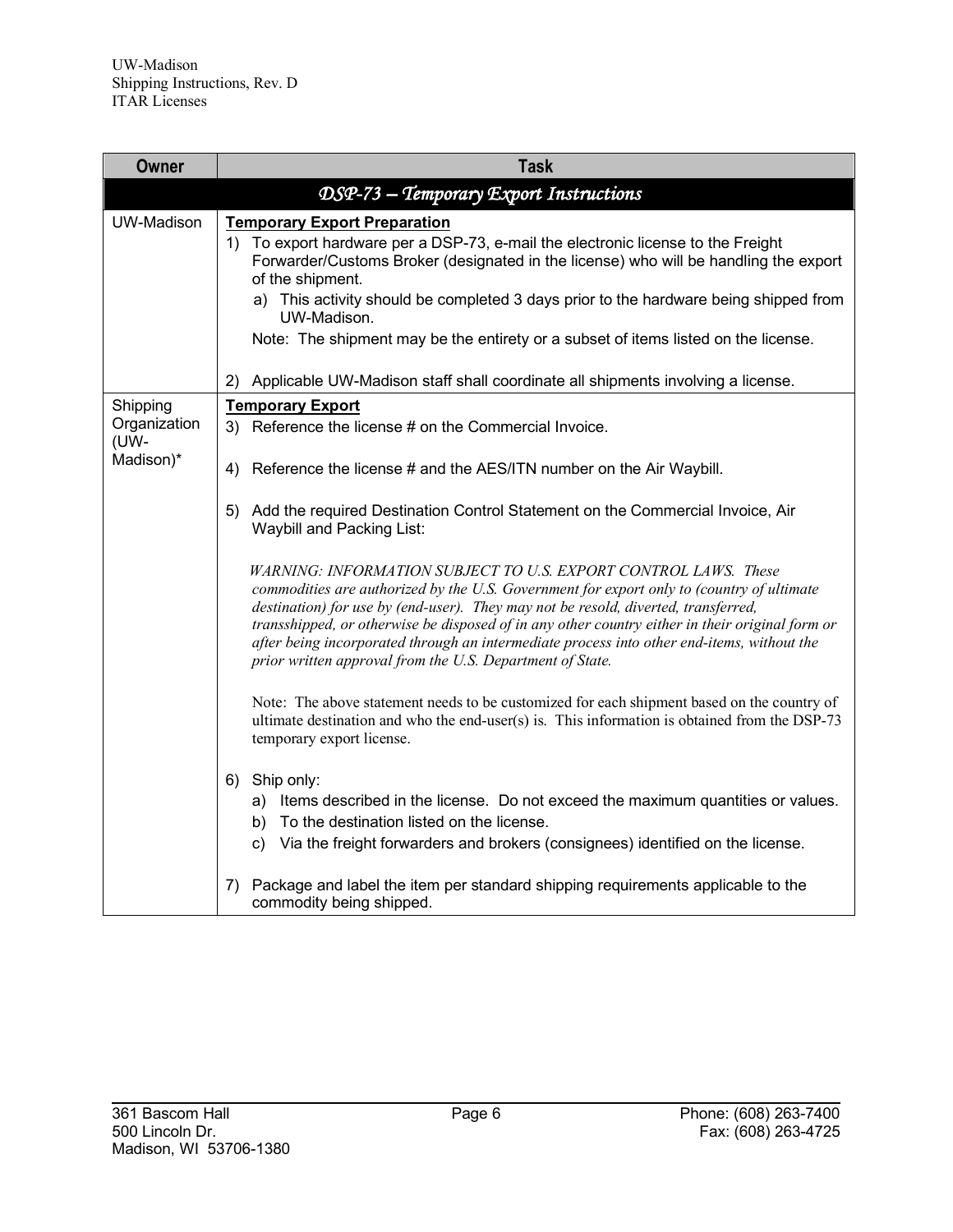| Owner      | Task                                                                                                                                                                                                                                                                                                                                                                                                                               |
|------------|------------------------------------------------------------------------------------------------------------------------------------------------------------------------------------------------------------------------------------------------------------------------------------------------------------------------------------------------------------------------------------------------------------------------------------|
|            | DSP-73 - Temporary Export Instructions                                                                                                                                                                                                                                                                                                                                                                                             |
| UW-Madison | <b>Temporary Export Verification</b><br>Verify the shipment:<br>8)<br>a) Have the Customs Broker forward a copy of the decremented license to UW staff.<br>The original decremented license remains with the Customs Broker for use<br>1.<br>when the items are returned.<br>b) Confirm the following:<br>1. The decrementation information matches the items shipped.<br>2. The values ascribed to the items shipped are correct. |
|            | Records:<br>9)<br>a) Copies of all paperwork, and communications regarding this shipment shall be<br>maintained in the shipping organization's shipping file with copies of the records<br>forwarded to the organizational point-of-contact for export control. This will include<br>a "copy" of the license, airway bill, commercial invoice, and packing list.                                                                   |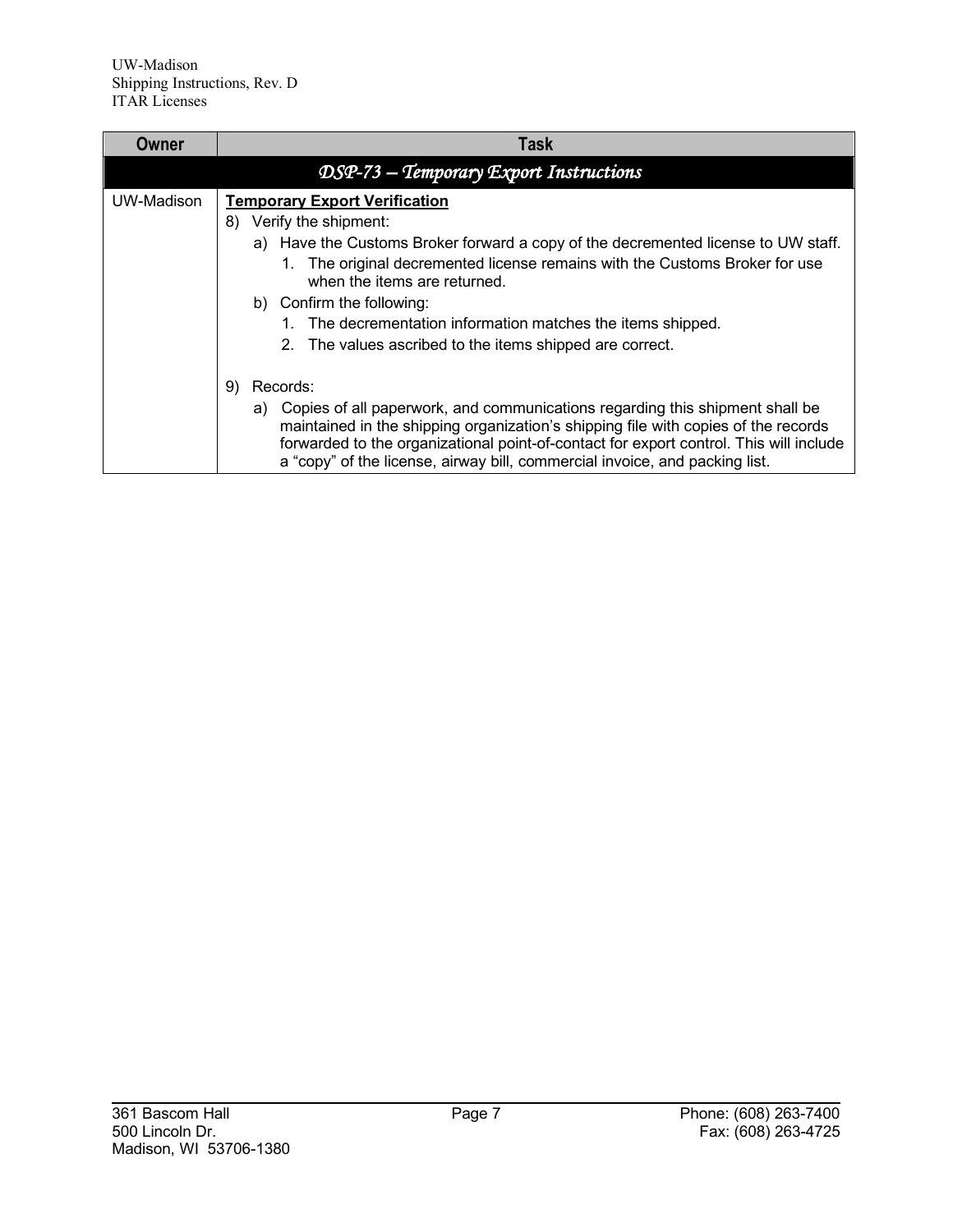| <b>Owner</b>      | <b>Task</b>                                                                                                                                                                                                                                                                                                                                                                                                                                                                                                                                                                                                                                                                                                                                                                                                                                                                                                                                                                                                                                                                                                                                                                                                                                                                                                                                                                                                                                                                                                                                                                                                                                                                                                                                                                                                                                       |
|-------------------|---------------------------------------------------------------------------------------------------------------------------------------------------------------------------------------------------------------------------------------------------------------------------------------------------------------------------------------------------------------------------------------------------------------------------------------------------------------------------------------------------------------------------------------------------------------------------------------------------------------------------------------------------------------------------------------------------------------------------------------------------------------------------------------------------------------------------------------------------------------------------------------------------------------------------------------------------------------------------------------------------------------------------------------------------------------------------------------------------------------------------------------------------------------------------------------------------------------------------------------------------------------------------------------------------------------------------------------------------------------------------------------------------------------------------------------------------------------------------------------------------------------------------------------------------------------------------------------------------------------------------------------------------------------------------------------------------------------------------------------------------------------------------------------------------------------------------------------------------|
|                   | DSP-73 - Return of Hardware Pursuant to a Temporary Export License                                                                                                                                                                                                                                                                                                                                                                                                                                                                                                                                                                                                                                                                                                                                                                                                                                                                                                                                                                                                                                                                                                                                                                                                                                                                                                                                                                                                                                                                                                                                                                                                                                                                                                                                                                                |
| <b>UW-Madison</b> | <b>Import Preparation</b><br>1) E-mail instructions to the foreign entity shipping hardware to UW to prepare their<br>shipping paperwork and to provide draft copies to UW for review prior to the goods<br>leaving the foreign country.<br>a) UW must provide to the foreign entity a description of the hardware, quantity,<br>values, US Customs Broker, freight forwarder and the address at the UW to<br>where the shipment will be delivered. This is to ensure the foreign entity's<br>paperwork is completed correctly. All this information should come directly from<br>the DSP-73 Temporary Export License.<br>b) A copy of the license can be provided to the foreign party as long as our<br>PM/DDTC Code is removed (white out) from the DSP-73.<br>Require the foreign entity to provide UW with an estimated ship date.<br>2)<br>3) UW must review all import paperwork to ensure the information matches what is on<br>the DSP-73. If the information is identical, the import of the hardware will clear<br>through Customs correctly.<br>The UW Customs Broker (designated in the license) should have the original<br>4)<br>decremented license from the export of the item(s). If not, overnight the original<br>decremented license to the Customs Broker who will be handling the import of the<br>shipment.<br>a) The license should be provided to the Customs Broker at least 3 days prior to<br>shipment.<br>When the hardware arrives in the US, the carrier will notify the Customs Broker of<br>b)<br>the delivery of goods at the port of entry.<br>The Customs Broker will hand carry the DSP-73 to Customs and ensure that the<br>C)<br>decrementation is done by Customs correctly. This process of decrementing the<br>import on the license needs to occur when the hardware arrives at the port of<br>entry. |
|                   | The DSP-73 is then provided back to the Customs Broker. The Custom Broker<br>d)<br>must review the decrementations to ensure that the Customs Agent recorded the<br>shipment (qty, name, value, date) correctly on the DSP-73.<br>The fully decremented DSP-73 should then be returned to the UW.<br>e)                                                                                                                                                                                                                                                                                                                                                                                                                                                                                                                                                                                                                                                                                                                                                                                                                                                                                                                                                                                                                                                                                                                                                                                                                                                                                                                                                                                                                                                                                                                                           |
|                   | The UW will be responsible for returning the license once all activities have<br>1.<br>been completed per that license (see Step 11).                                                                                                                                                                                                                                                                                                                                                                                                                                                                                                                                                                                                                                                                                                                                                                                                                                                                                                                                                                                                                                                                                                                                                                                                                                                                                                                                                                                                                                                                                                                                                                                                                                                                                                             |
|                   | Note: The shipment may be the entirety or a subset of items listed on the license.                                                                                                                                                                                                                                                                                                                                                                                                                                                                                                                                                                                                                                                                                                                                                                                                                                                                                                                                                                                                                                                                                                                                                                                                                                                                                                                                                                                                                                                                                                                                                                                                                                                                                                                                                                |
|                   | Applicable UW-Madison staff shall coordinate all shipments involving a license.<br>5)<br>Shipments shall not be coordinated by a 3 <sup>rd</sup> party without UW-Madison participation.                                                                                                                                                                                                                                                                                                                                                                                                                                                                                                                                                                                                                                                                                                                                                                                                                                                                                                                                                                                                                                                                                                                                                                                                                                                                                                                                                                                                                                                                                                                                                                                                                                                          |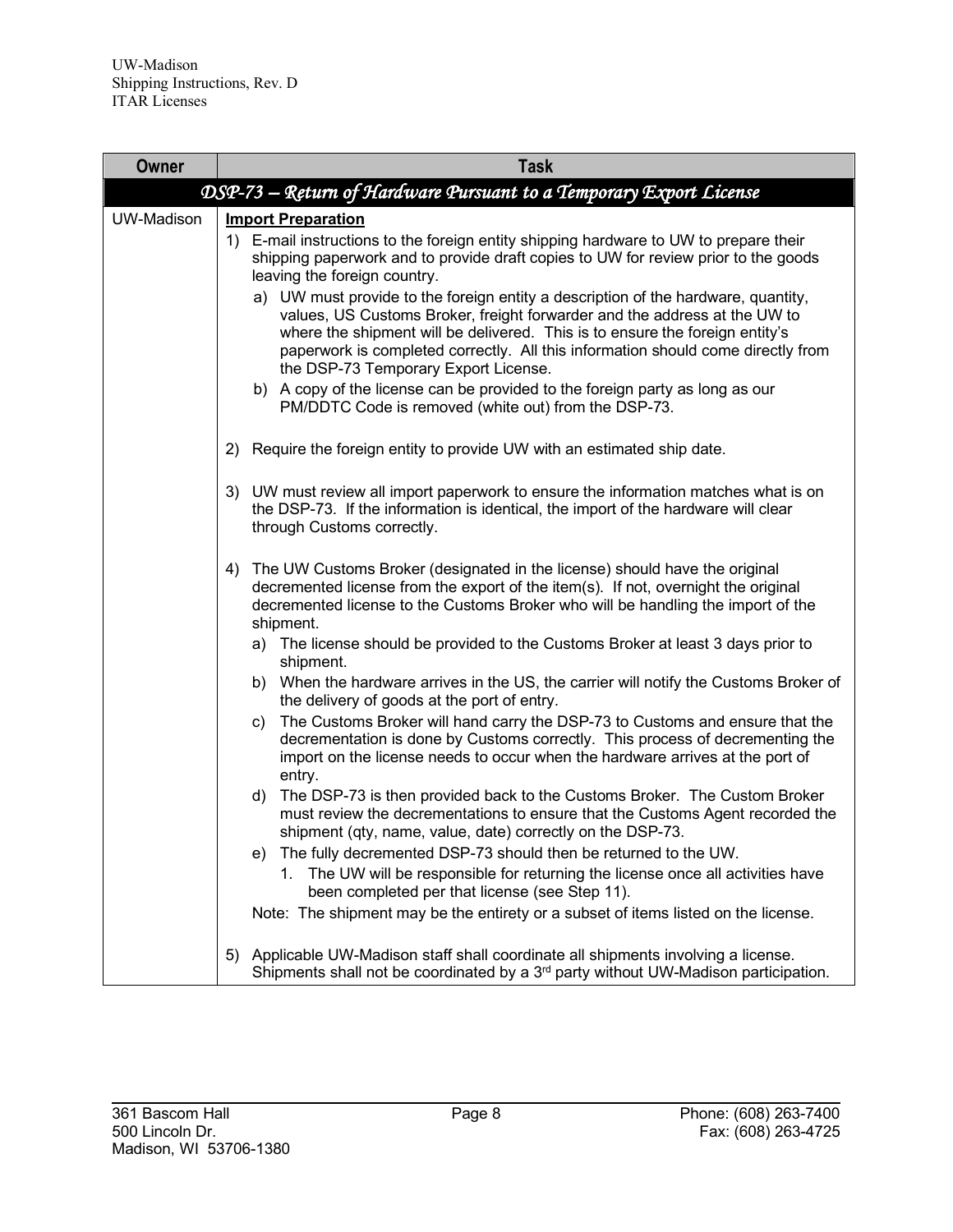| Owner                                    | <b>Task</b>                                                                                                                                                                                                                                                                                                                                                                                                                                                                                                                                                                                                                                                                                                                                                              |
|------------------------------------------|--------------------------------------------------------------------------------------------------------------------------------------------------------------------------------------------------------------------------------------------------------------------------------------------------------------------------------------------------------------------------------------------------------------------------------------------------------------------------------------------------------------------------------------------------------------------------------------------------------------------------------------------------------------------------------------------------------------------------------------------------------------------------|
|                                          | DSP-73 – Return of Hardware Pursuant to a Temporary Export License                                                                                                                                                                                                                                                                                                                                                                                                                                                                                                                                                                                                                                                                                                       |
| Shipping<br>Organization<br>(consignor)* | Import<br>6) Reference the license # on the Commercial Invoice (or similar document), airway bill<br>and packing list.                                                                                                                                                                                                                                                                                                                                                                                                                                                                                                                                                                                                                                                   |
|                                          | Ship only:<br>7)<br>a) Items described in the license. Do not exceed the maximum quantities or values.<br>b) To the destination listed on the license.<br>c) Via the freight forwarders and brokers (consignees) identified on the license.<br>Note: The items, destination, freight forwarders and brokers shall be identified by the<br>UW-Madison as described in Step 1.                                                                                                                                                                                                                                                                                                                                                                                             |
|                                          | Package and label the item per standard shipping requirements applicable to the<br>8)<br>commodity being shipped.                                                                                                                                                                                                                                                                                                                                                                                                                                                                                                                                                                                                                                                        |
| UW-Madison                               | <b>Import Verification</b><br>9) Verify the shipment:<br>a) Have the Customs Broker forward the original license decremented by a U.S.<br>Customs and Border Protection (CBP) agent to applicable UW staff.<br>b) Verify the decrementation information is correct.<br>1. The items imported match the items listed in the license that were originally<br>temporarily exported.<br>2. The decrementation information matches the items received.<br>3. The values ascribed to the items received are correct.                                                                                                                                                                                                                                                           |
|                                          | 10) Records:<br>a) Copies of the original decremented license, and all paperwork and<br>communications regarding this shipment shall be maintained in the shipping<br>organization's shipping file with copies of the records forwarded to the<br>organizational point-of-contact for export control.<br>b) Send the original decremented license to the UW Export Control Officer.<br>Maintain records of all shipping documents for 7 years from when the license is<br>C)<br>terminated or all shipments have occurred and the license is returned to the State<br>Dept. Include a copy of the DSP-73 showing the decrementation with all records.<br>11) Return the license:<br>a) The license shall be returned to the State Dept. within 60 days of completing all |
|                                          | activities described in that license.<br>b) If you do not have the original decremented license of the DSP-73 from the<br>Customs Broker, request it from the broker.<br>Create a cover letter and forward the original decremented license to the State<br>C)<br>Dept.                                                                                                                                                                                                                                                                                                                                                                                                                                                                                                  |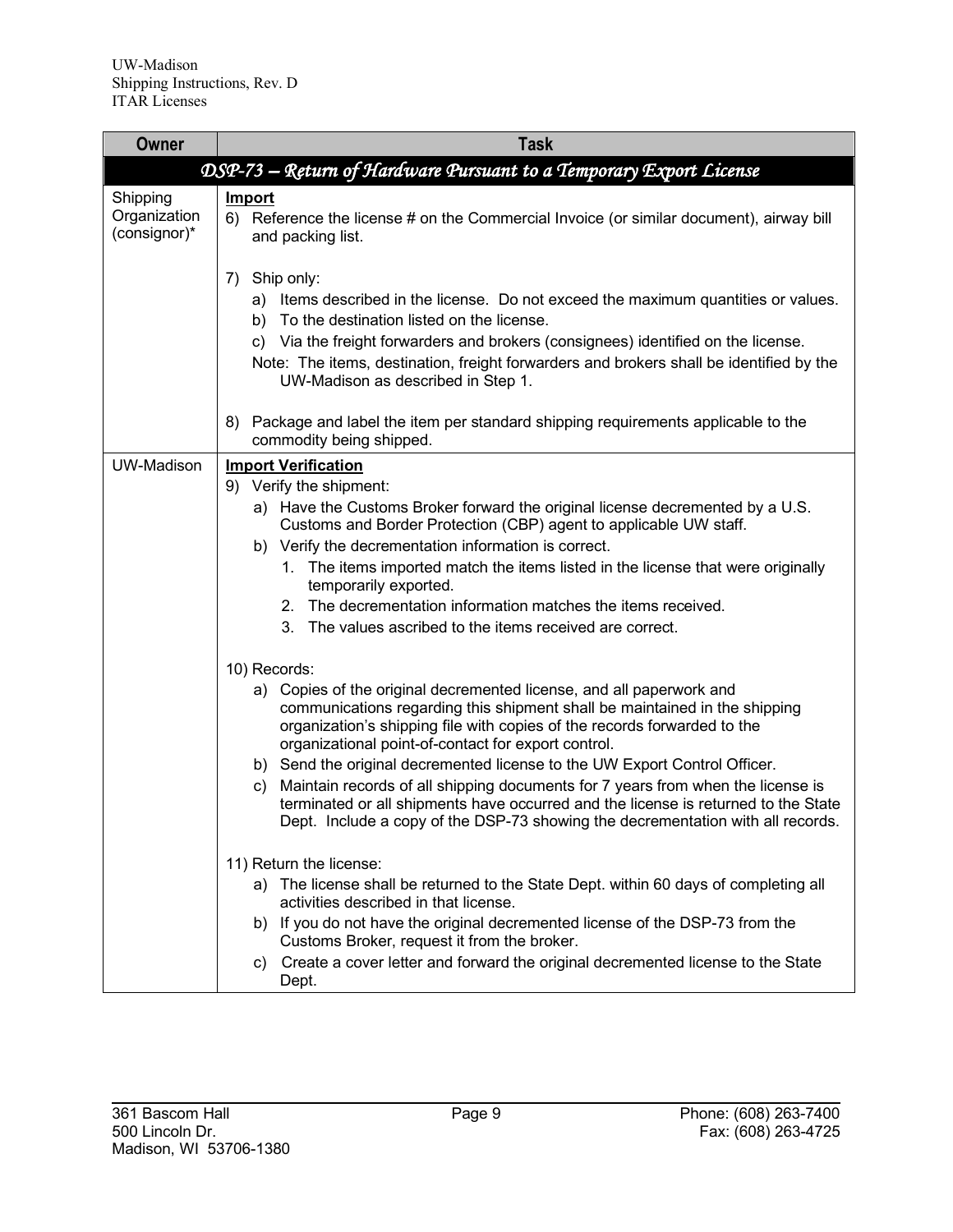| <b>Owner</b>                     | <b>Task</b>                                                                                                                                                                                                                                                                                                                                                                                                                                                                                                                                                                                                                                                                                                                                  |
|----------------------------------|----------------------------------------------------------------------------------------------------------------------------------------------------------------------------------------------------------------------------------------------------------------------------------------------------------------------------------------------------------------------------------------------------------------------------------------------------------------------------------------------------------------------------------------------------------------------------------------------------------------------------------------------------------------------------------------------------------------------------------------------|
|                                  | DSP-5 - Permanent Export Instructions                                                                                                                                                                                                                                                                                                                                                                                                                                                                                                                                                                                                                                                                                                        |
| <b>UW-Madison</b>                | <b>Export Preparation</b><br>1) For the initial export of hardware on a DSP-5 Permanent Export License, e-mail the<br>electronic copy of the license to the Freight Forwarder/Customs Broker (designated in<br>the license) who will be handling the export of the shipment.<br>a) Request the Freight Forwarder/Customs Broker to print off the license and lodge<br>the license with U.S. Customs.<br>b) Require the Freight Forwarder/Customs Broker to provide UW with a confirmation<br>receipt signed by Customs. The license must be lodged prior to any shipment<br>activities commencing and the Automated Export System filing is completed.<br>Note: The shipment may be the entirety or a subset of items listed on the license. |
|                                  | Applicable UW-Madison staff shall coordinate all shipments involving a license.<br>2)                                                                                                                                                                                                                                                                                                                                                                                                                                                                                                                                                                                                                                                        |
| Shipping<br>Organization<br>(UW- | <b>Export</b><br>3) Reference the license # on the Commercial Invoice.                                                                                                                                                                                                                                                                                                                                                                                                                                                                                                                                                                                                                                                                       |
| Madison)*                        | Reference the license # and the AES/ITN number on the Air Waybill.<br>4)                                                                                                                                                                                                                                                                                                                                                                                                                                                                                                                                                                                                                                                                     |
|                                  | Add the required Destination Control Statement on the Commercial Invoice, Air<br>5)<br>Waybill and Packing List:                                                                                                                                                                                                                                                                                                                                                                                                                                                                                                                                                                                                                             |
|                                  | WARNING: INFORMATION SUBJECT TO U.S. EXPORT CONTROL LAWS. These<br>commodities are authorized by the U.S. Government for export only to (country of ultimate<br>destination) for use by (end-user). They may not be resold, diverted, transferred,<br>transshipped, or otherwise be disposed of in any other country either in their original form or<br>after being incorporated through an intermediate process into other end-items, without the<br>prior written approval from the U.S. Department of State.                                                                                                                                                                                                                             |
|                                  | Note: The above statement needs to be customized for each shipment based on the country of<br>ultimate destination and who the end-user(s) is. This information is obtained from the DSP-5<br>permanent export license.                                                                                                                                                                                                                                                                                                                                                                                                                                                                                                                      |
|                                  | Ship only:<br>6)<br>Items described in the license. Do not exceed the maximum quantities or values.<br>a)<br>To the destination listed on the license.<br>b)<br>Via the freight forwarders and brokers (consignees) identified on the license.<br>C)                                                                                                                                                                                                                                                                                                                                                                                                                                                                                         |
|                                  | Package and label the item per standard shipping requirements applicable to the<br>7)<br>commodity being shipped.                                                                                                                                                                                                                                                                                                                                                                                                                                                                                                                                                                                                                            |